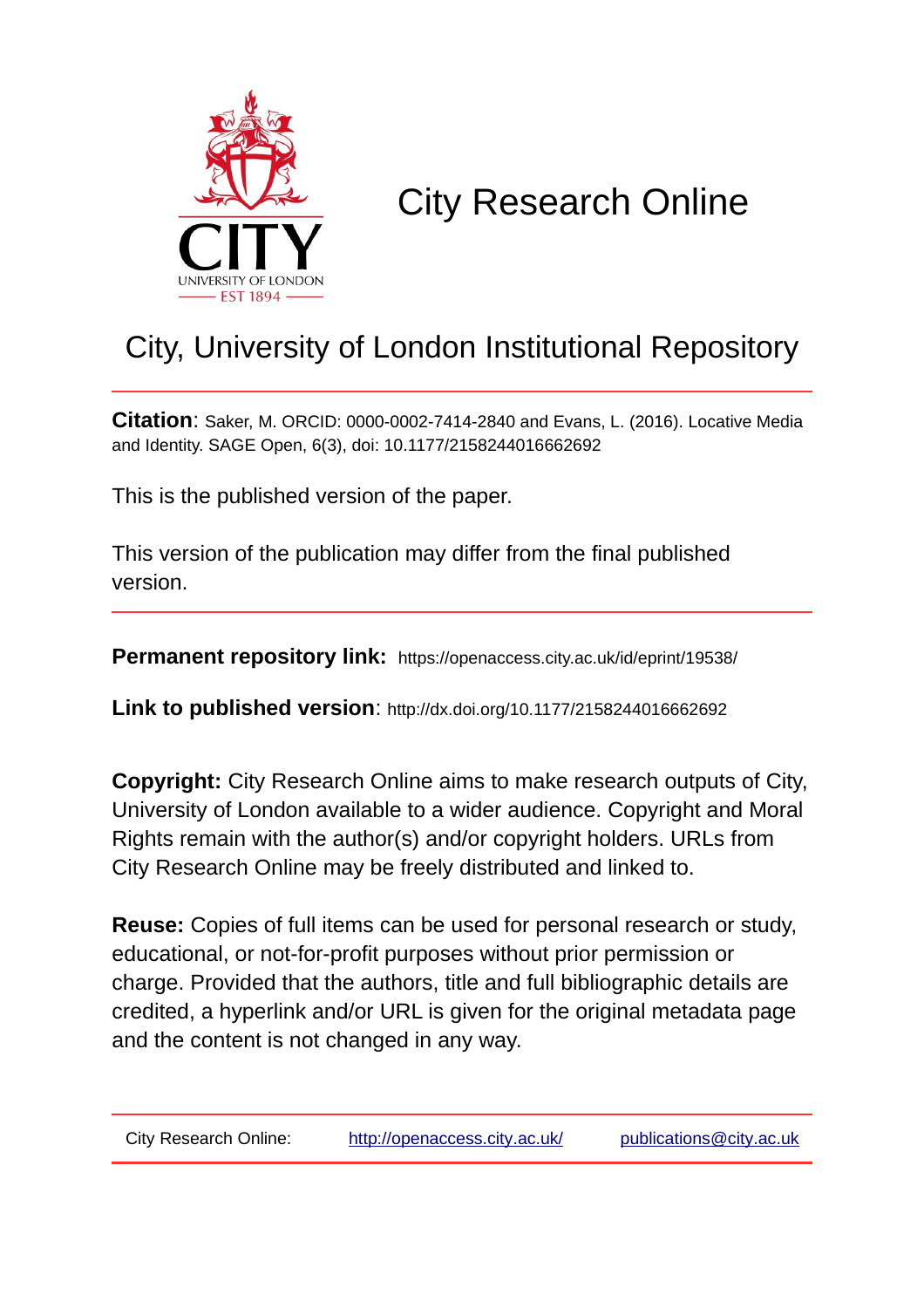# **Locative Media and Identity: Accumulative Technologies of the Self**

SAGE Open July-September 2016: 1–10 © The Author(s) 2016 DOI: 10.1177/2158244016662692 sgo.sagepub.com



**Michael Saker<sup>1</sup> and Leighton Evans<sup>2</sup>** 

## **Abstract**

The role of location-based social networks (LBSNs) on identity is a relatively unexplored area within the growing cannon of work on locative media. Following an exegesis of Giddens's argument that narrative biographical accounts are critical in selfidentity in the modern age and Foucault's technologies of the self, this article positions LBSN, and in particular Foursquare, as a contributor to self-identity in users' lives. A close reading of ethnographic and interview data from Foursquare users reveals that in the context of the presentation, maintenance, and reflection upon self-identity, LBSN use can play an integral role in the self-identity of its users. The contribution of LBSN to indicators of user lifestyle, the intentional sharing of particular locations, and user recollection of events and locations are the key features of how LBSNs provide conduits to self-identity. The degree of usage in everyday life is identified as critical in the positioning of LBSN as a key contributor to identity narratives. With the integration of LBSN features into more mainstream social media platforms, this contribution to self-identity in the social media age is resilient to the demise of stand-alone LBSN applications.

# **Keywords**

location-based social networking, Foursquare, identity, self-identity, accumulation

# **Introduction**

Much like social networking sites (SNSs), a body of research now surrounds location-based applications (see Crawford & Goggin, 2009; de Souza e Silva & Frith, 2010; de Souza e Silva & Gordon, 2011; de Souza e Silva & Sutko, 2011; Evans, 2015; Humphreys & Liao, 2013; Wilken, 2012, 2008; Wilken & Goggin, 2013). Research in this field has explored how locative media are used to communicate and coordinate social interactions in public space (Campbell & Kwak, 2011; de Souza e Silva & Sutko, 2011; Humphreys & Liao, 2013; Wilken, 2008), leading to a persistent sense of co-presence (Licoppe, 2004; Ling & Horst, 2011; Rainie & Wellman, 2012), affecting how people approach physical space (Ling & Campbell, 2009; Martin, 2014), turning ordinary life "into a game" (Frith, 2013; Hjorth & Richardson, 2014; Licoppe & Inada, 2008), and pointedly altering how mobile media is understood (Farman, 2012). "One of the goals of this area of research [has therefore been] to critically explore and understand the roles and impacts that mobile media have on individuals' everyday experience of place" (Humphreys & Liao, 2013, n.p.).

Questions of spatiality are accordingly important in this context. As Elden (2004) notes, "[in] recent years within social theory there has been a noticeable shift from questions of temporality to those of spatiality" (p. 189). In part, this "shift" was galvanized by the work of Lefebvre (1974/1991)

and de Certeau (1984), and their suggestion is that space is never simply given, but rather socially constructed. In the context of location-based media then, these applications do not simply mediate everyday spaces, but more significantly provide the potential for new experiences of place to emerge.

A corollary to this "spatial turn," however, has also meant that there has been a distinct lack of scholarly attention in areas revolving around the marking of one's location and identity. While there have been some exceptions where the performative side of marking one's location through location-based applications such as Foursquare have been explored in the context of impression management (Cramer, Rost, & Holmquist, 2011; Evans, 2015; Guha & Birnholtz, 2013; Saker, 2016; Schwartz & Halegoua, 2014), several factors are noteworthy. First, these studies have frequently applied Goffman's (1969) division between "front stage" and "back stage" behaviors as it pertains to "performances" of the self (Saker, 2016; Schwartz & Halegoua, 2014). Second, the temporal character of this identity-based practice has not been fully examined. Third, such examples are still

**Corresponding Author:**

Michael Saker, Southampton Solent University, East Park Terrace, Southampton, SO14 0YN, UK. Email: [michael.saker@solent.ac.uk](mailto:michael.saker@solent.ac.uk)

Creative Commons CC-BY: This article is distributed under the terms of the Creative Commons Attribution 3.0 License  $\odot$  $_{\rm (cc)}$ (http://www.creativecommons.org/licenses/by/3.0/) which permits any use, reproduction and distribution of the work without further permission provided the original work is attributed as specified on the SAGE and Open Access pages<br>Qownloaded from by guest on September 5, 2016 (https://us.sagepub.com/en-us/nam/open-access-at-sage).

<sup>1</sup> Southampton Solent University, UK <sup>2</sup>University of Brighton, UK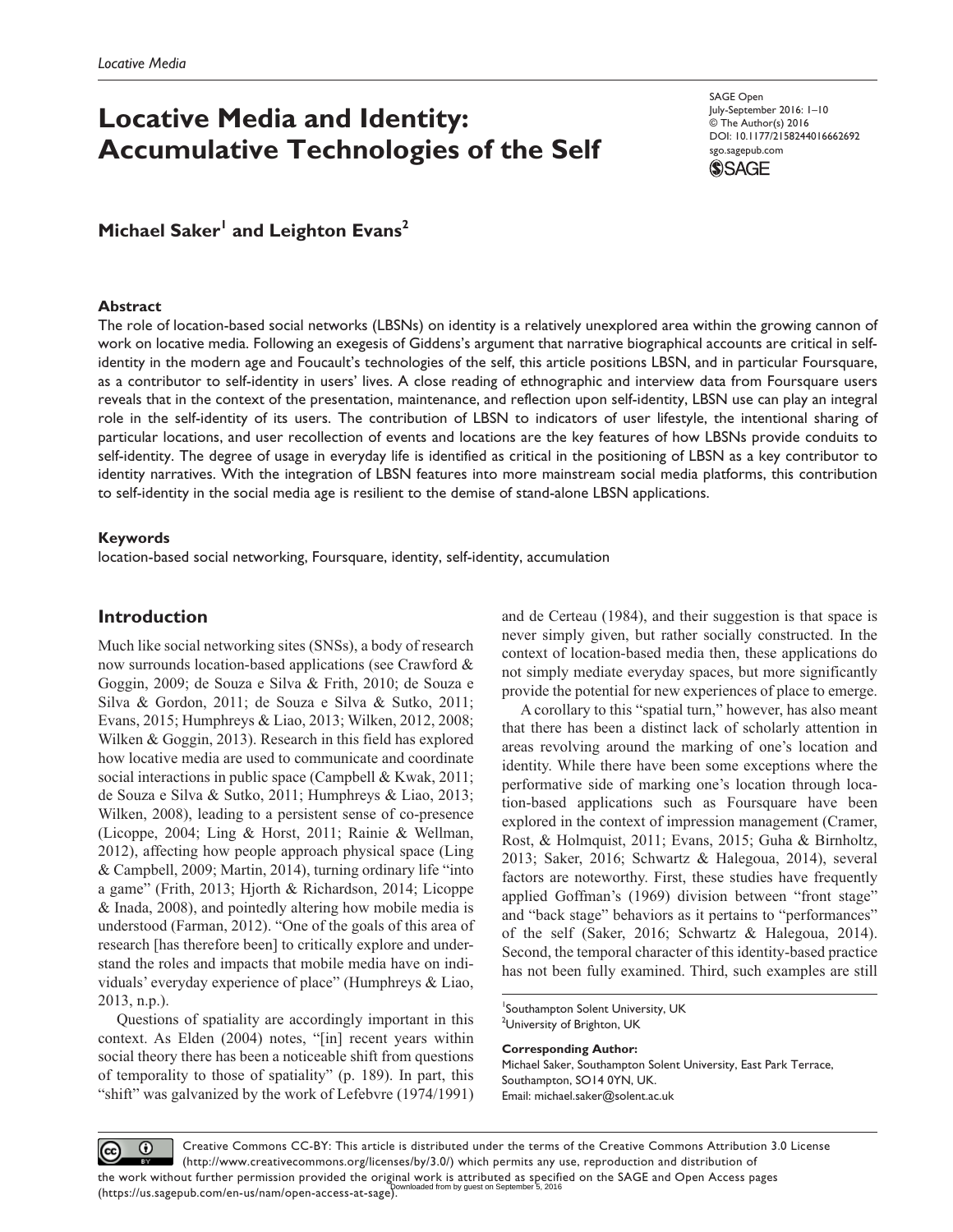comparatively rare. It is therefore our intention to theoretically extend extant research on location-based applications, and more specifically Foursquare, by uniquely drawing on the work of Giddens (1991) and Foucault (1988), as well as explicitly addressing the temporalities that underpin locative media and identity.

# **Identity**

In *Modernity and Self-Identity*, Giddens (1991) outlines a framework to understand the role of identity in a modern society. For Giddens, social structures and human agency are inextricably connected, with the former being reproduced by the latter through the repetition of certain human actions. "In the setting of modernity . . . the altered self has to be explored and constructed as part of a reflexive process of connecting personal and social change" (Giddens, 1991, pp. 32-33). Self-identity is therefore "a person's own reflexive understanding of their biography" (Giddens, 1991, p. 53) and "an on-going project that we are constantly modifying, updating, safeguarding and so on" (Siapera, 2012, p. 173). For Giddens, the self is consequently tantamount to a *kind* of project, or a work of art (Foucault, 1998). Identity is accordingly seen as being in "a perpetual beta phase, to use new media terminology" (Siapera, 2012, p. 173), never quite complete, but instead always in the process of becoming. Significantly, this means the notion of self-identity can be altered.

Self-identity, then, is not a set of traits or observable characteristics. It is a person's own reflexive understanding of their biography. Self-identity has continuity—that is, it cannot easily be completely changed at will—but that continuity is only a product of the person's reflexive beliefs about their own biography. (Giddens, 1991, p. 53)

In posttraditional societies, Giddens (1991) proposes that one important way identity is constructed is through lifestyle. "A lifestyle can be defined as a more or less integrated set of practices which an individual embraces, not only because such practices fulfil utilitarian needs, but because they give material form to a particular narrative of selfidentity" (Giddens, 1991, p. 81). In modern societies, we are all coerced into choosing certain lifestyles: habitual practices that are reflexively open to modification. "Lifestyle choices, then, can give our personal narrative an identifiable shape, linking us to communities of people who are 'like us'—or people who, at least, have made similar choices" (Gauntlett, 2008, p. 112). A person's identity can thus be found within their "capacity *to keep a particular narrative going*" (Giddens, 1991, p. 54, emphasis in original). This is accomplished through the construction of a biography that details the "self" in a fashion that makes sense to the individual in question. These practices then produce a certain level of "ontological security," which is described as "the confidence that most human beings have in the continuity of their selfidentity and in the constancy of the surrounding social and

material environment of action" (Giddens, 1991, p. 92). As a result of this, "the materials we use" to construct any given identity, "as well as circumstances under which this construction takes places, acquire an increased significance" (Siapera, 2012, p. 173).

This last point is important when it comes to considering new forms of identity formation, narration, and maintenance. Here, we question the extent to which users of Foursquare might associate the practice of this location-based social network (LBSN) as an indicator of a particular lifestyle choice, and how this may tie in with their sense of self. Aside from the possible social and playful effect of sharing one's location in this fashion, when individuals share their location, they are also sharing information about the places they frequent. Whether aware of it or not, users are revealing something about their identity through their location. For example, it may underline a desire to be "seen" at this or that place, or *vice versa*, because of what this place outwardly connotes. As Goggin (2013) argues, "place is a fundamental pillar of human identity," as well as "a key category of understanding the dynamics of new media" (p. 202). Just as "[social] networking sites (SNS) . . . provide opportunities to create an identity . . . through digital objects like photos, videos, and self-descriptions" (Belk & Ruvio, 2013, p. 87), LBSNs enable users to establish their identity through the places they choose to share, which may then feed into a sense of personal biography, again affecting their identity in a recursive manner (see Cramer et al., 2011; Guha & Birnholtz, 2013). From this position, it could be argued that location and its relation to identity is presently being surfaced by LBSNs.

Another way of approaching LBSN in the context of identity is through Foucault's (1988) "technologies of the self." In a similar vein to Giddens (1991), Foucault suggests that identity is, in part at least, constructed by the individual. As he explains, "[the] subject constitutes itself in an active fashion" (Foucault, 1998, p. 291). "Far from simply forming automatically in relation to our practical role, the self-constitution of the subject according to Foucault passes through techniques . . . and indeed entire technologies . . . of the self" (Kelly, 2013, p. 517). Here, Foucault is referring to "the multiplicity of ways in which individuals constitute their identities in a creative and constructive fashion" (Elliot, 2013, p. 110). This includes their beliefs, values, and perhaps their use of LBSNs. "Technologies of the self" permit

individuals to effect by their own means or with the help of others a certain number of operations on their bodies and souls, thoughts, conduct, and way of being, so as to transform themselves in order to attain a certain state of happiness, purity, wisdom, perfection, or immortality. (Foucault, 1988, p. 18)

Foucault is not suggesting that individuals are free from social and discursive conditioning or that they are no longer entrenched in various structures of power. Far from it. As Siapera (2012) notes, "for Foucault, individuals actively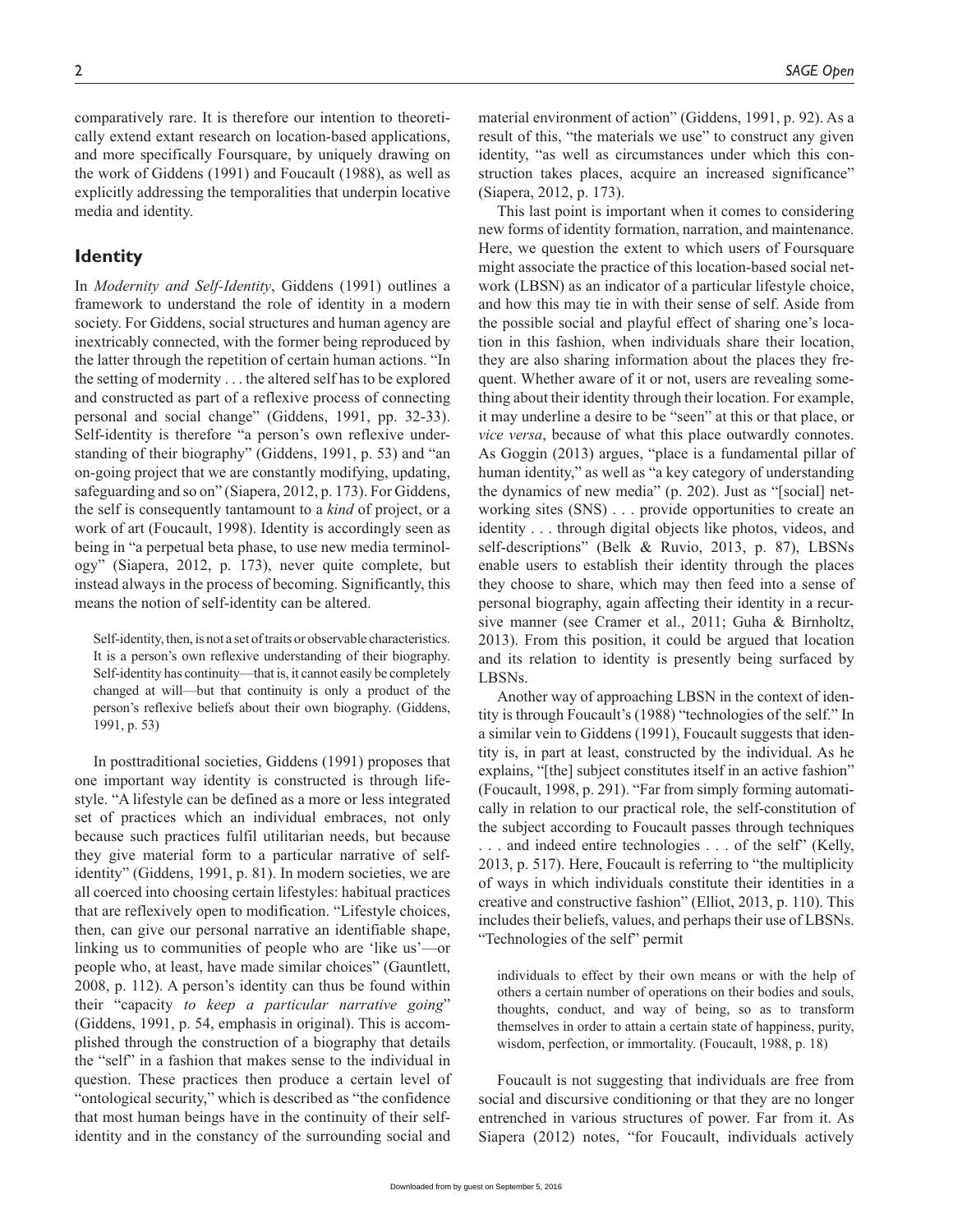construct their own identities, by using discourses and practices which are already steeped in power relations" (p. 173). Research on the political economy of LBSN (see Evans, 2013) within the context of digital immaterial labor (see also Jarrett, 2015) would emphasize the power relations between digital capitalism and the performativity of locative social media with regard to checking-in to places, here we draw on a different line of enquiry. Foucault explored the notion of self-modification through an examination of the ethics of the ancient Greeks. Ethics (in the ancient Greek sense) refers to "the elaboration of a form of relation to self that enables an individual to fashion himself into a subject of ethical conduct" (Foucault, 1998, p. 263). The ethics of the ancient Greeks were linked to a notion of "care for the self," which was accordingly associated with another "technology" of the self, namely, "self-knowledge." "Each of the technologies relates to a fundamental injunction, to take care of yourself on the one hand, and to know yourself on the other" (Kelly, 2013, p. 518). Knowing oneself, however, is not as passive as it might sound, as knowing ourselves through self-knowledge, is in effect to change ourselves. As Kelly (2013) explains,

Paradoxically, knowing ourselves is in actuality one of the acts by which we constitute ourselves: our attempt to know ourselves is not a neutral act that allows us to see what was already there, but for Foucault a ritual by which we change and produce our own subjectivity. (p. 518)

To know yourself is not a technique that occurs in a manner abstracted from self-knowledge. The self, as a result of being explored and documented in this way, or rather as a result of being cognizant that it is being explored and documented in this way, is then modified. The use of LBSNs such as Foursquare could therefore be understood as a form of self-knowledge, or rather a "technology of the self," which carries its own physical implications. Indeed, when examined in relation to movements through space and place then, self-identity is not simply a cerebral activity but also a physical action. Self-identity accordingly necessitates an understanding of embodiment, as it is through the body that individuals experience the world and understand their place in the world, as well as interact with various "technologies of the self." In this vein, theorists such as Hjorth (2011) have written about our "haptic" engagement with smartphones, bringing the tangibility of mobile screens, as well as our physical contact with them, to the fore. For Elliot (2013), "[the] body is something we are, we have and we do in daily life; the body is crucial to an individual subject's sense of self, as well as the manner in which the self relates and interacts with others" (p. 104). As identity is explored here in terms of its connection to location, as well as its engagement with technology, these aspects of identity are necessarily entwined with the body and embodied experience.

In analyzing the role of embodied LBSN use on identity, this article examines how embodiment can be approached in relation to smartphones and their impact on dealings with space and place, as the kernel of this article is that the use of LBSNs have the potential to affect how users feel about themselves as well as how they interact with their location. We draw on an examination of embodiment that explores the boundaries between the body and smartphone technology, drawing on the phenomenology of Merleau-Ponty (1962, 1964), that looks to understand how an embodied identity that is forged through LBSN use is congruent with Giddens notion of self-identity as facilitated by a narrative account of activity. To do this, it is equally important that the affordances of Foursquare, which are the focus here, are established and defined. Van Dijck's (2013) work on social media platforms, combining Actor-Network Theory (ANT) with a political economy perspective, is helpful to this end. Van Dijck posits "a complex analytical framework for the analysis of social media platforms" (Kaun, 2014, p. 196) revolving around six areas of circumspection: technology, usage/ user, content, ownership, governance, and business model. Taken as a whole, this framework provides access to what Nagy and Neff (2015) refer to as "imagined affordances," which "emerge between users' perceptions, attitudes, and expectations; between the materiality and functionality of technologies; and between the intentions and perceptions of designers" (p. 1). For the most part, the "imagined affordances" of Foursquare addressed by this article, and mobilized through a confluence of factors, are the ability to document, share, and archive locative moments, which might be witnessed by a potential audience and that facilitate a certain accumulative temporality.

Here, we conceptualize the use of Foursquare as a conscious indicator of a particular lifestyle where LBSN use (and the sharing of location as a choice on the part of the user) is indicative of a deliberate choice to integrate LBSN into both the performance of identity to others (Goffman, 1969; Saker, 2016) and self-identity. As Foursquare lets users accumulate an archive of their spatial movements, LBSN use acts as a memory aid (Saker & Evans, 2016) and as a way of contributing to and consolidating one's sense of identity. However, we argue that LBSNs are different to other memory-based technologies, as they function in a recursive manner that reinforces the spatial and temporal dimensions that it contributes to the narrative of a person's self-identity. The contribution to identity is continually resurfaced (Evans, 2015) for reflection and integration by the user as the application makes suggestions, reiterates previous check-ins, and through its functioning organizes information that allows for location to become a salient aspect of self-identity. This salience is a property of the storage, retrieval, and sharing of location that is possible through the use of LBSN. Both the location and critically the time of location (temporal aspect of self-identity) are recorded and encoded in a specific, accurate manner that is both displayed to the user and recalled at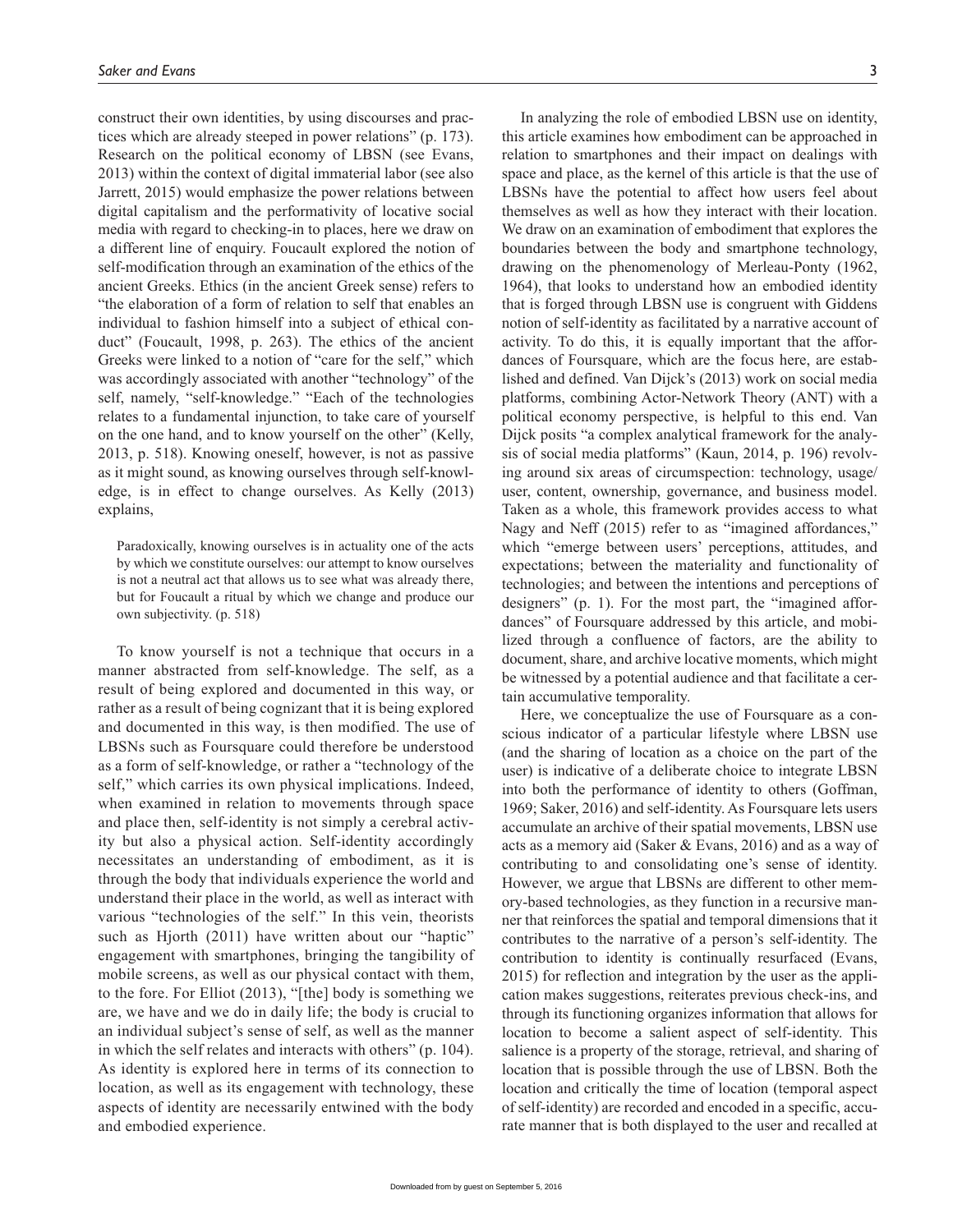specific times in a recursive fashion that reinforces the event and location as part of a self-narrative. We therefore position LBSN as an important and novel technology of the self for users, which has novel effects on self-identity in terms of impression creation, impression management, and narrative accounts over time.

To examine how the use of Foursquare has a role in identity, this article reports on two original research projects designed to explore the experience of "the local" among Foursquare users. The first project took place between September 2011 and May 2012 using mixed methods including online surveys, face-to-face interviews, Skype interviews, and email interviews of 65 users of Foursquare geographically spread across the globe (although for consistency and to limit cross-cultural variations, only users from the United Kingdom and the United States have been included in this analysis). The second project took place between August and December 2012 with 22 Foursquare users interviewed, all of whom resided in the southeast of Britain. Both research projects involved a postresearch thematic analysis through the careful reading of full interview transcriptions, highlighting material that was of interest to the underlining research question regarding how usage affected the users ongoing narratives of personal and selfidentity. This article investigates the effect of the use of Foursquare on self-identity through three movements: how LBSN has been integrated into the lifestyles of users, and how this integration perpetuates identity narratives; how LBSN can be conceptualized as "technologies of the self"; and how the temporal aspect of LBSNs both work into narratives of the self and complicate such narratives through the fragility of digital services and data. We conclude with reflections on how the impact on identity of these uses of LBSN may spread to other media forms and platforms.

### *Foursquare and Lifestyle*

This research found that some participants understood their connection to Foursquare as being representative of a certain lifestyle (Giddens, 1991), which then fed into the perpetuation of a particular identity, one revolving around digital media technologies. This study is therefore in alignment with other research in the field that has made comparable observations (see Saker, 2016). This point is made by Mike:

I always like to try out new Web 2.0/Social Networking services as soon as I hear about them.

Mike's interest in Foursquare is similarly tethered to a broader interest in "web 2.0/Social Networking." By describing himself in this fashion, Mike highlights that his use of Foursquare effectively folds into an ongoing narrative of the self, one that involves the use of digital media technologies. This verve was similarly expressed by other participants. Ryan verbalizes a comparable narrative of the self in the

Well I originally used Gowalla, and I used that up until it closed down, and then missed it and moved to Foursquare. I guess I've been interested in it before phones had GPSs. So while I was at Southampton I was quite interested in the idea of checking-in or some kind of location-based game. I tried very hard with a friend at Southampton to make something like that. It was in the days of smartphones running Java and things like that—before Android—and trying to get it to talk to a Bluetooth GPS, and all kinds of crazy things like that. So I was quite excited when the technology caught up. So yeah, initially I was playing Gowalla, and then moved onto Foursquare.

It is significant that Mike and Ryan both have occupations that revolve around technology, and that they reference these connections when discussing their link to Foursquare. This casts a light on why they might share this particular interest and how they developed it in the first place, as well as the way in which lifestyle connects to work (Giddens, 1991). This is also the case for John:

Well, probably the most pertinent fact would be that I worked for IBM for thirty-seven years, and working in the IT industry, with computers as an emerging industry, I started work obviously before there were any PCs or mobile phones, or anything like that, so I sort of grew up with that technology and really developed an interest in the new technologies as they emerged. I tended to work with younger people. I was probably old enough to be their dad. In later life I worked in IT support, and the people I worked with were very young, and I think that influenced me a great deal because they were always very keen on new technologies, and I tended to go along with them. When the new mobile phones came out I was quite interested in them. I didn't get one for a very long because, sorry, I mean I haven't had one for very long, because I just never got around to getting one. But then I was bought one for my birthday and I've been using it for well over a year and a half, and yeah, I'm interested in all technologies really: computers, cameras, mobile phones; anything of that ilk.

For Doug too, it is his role researching the field of digital media, as well as the kind of connections and commitments this entails that eventually led to him signing up to Foursquare:

Well it is because I got into Gowalla basically. Gowalla has now shut down. I found Gowalla through the South by Southwest announcement and I just thought that sounds interesting. I tend to sign up to every social network going, because of my job. Gowalla sounded a little more interesting because I quite like the idea of reality and the social network coming together. So unlike Twitter where it doesn't really have any impact, this was focused on merging these two aspects, which I thought was quite interesting. Some of it is off of the back of this old Carnegie Mellon talk by this guy, I can't remember his name, about gamifying a lot of general process, like going on a bus and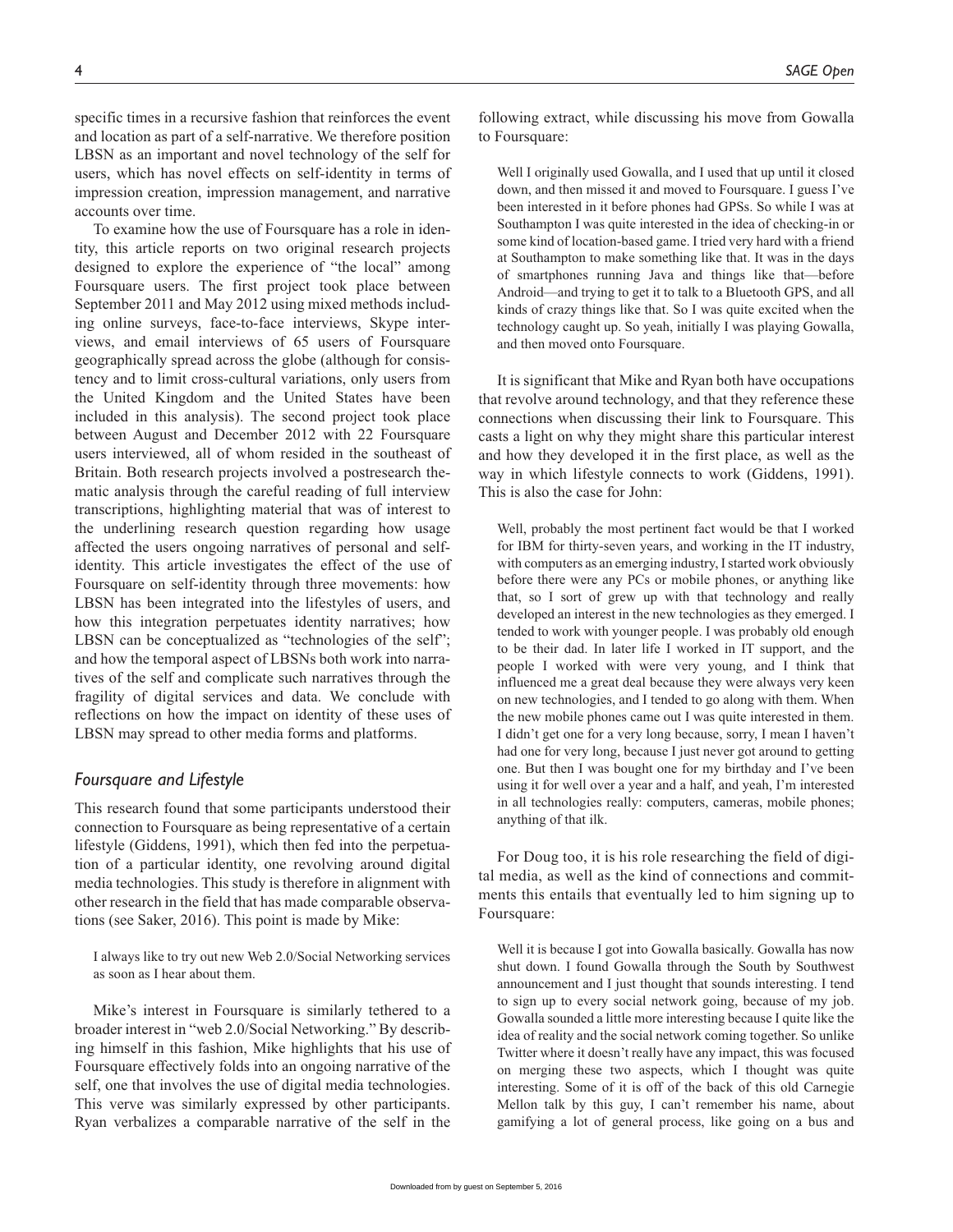getting points etcetera, he goes in to this whole thing, a lot of it is about Facebook, and I was kind of interested in this just generally, so it was just a service that I thought sounded interesting, so I joined Gowalla, which was pretty cool. Obviously Foursquare was coming along at the same time. I just didn't think Foursquare was as good.

It is apparent then, for certain users, it is their desire to stay up-to-date with various new media developments stemming from their professions that sees them engaging with Foursquare. As Mark, a computer science student, explains,

I like to be in touch with different social media things that are going on, and I saw that [Foursquare] and thought I'd give it a try.

Likewise, it was Amy's job as a web designer that led to her discovering Foursquare:

Obviously I read a lot of blogs about things like social media and things like that. I think it was around the time of South by Southwest, and obviously they have big pushes at South by Southwest.

Alongside the perpetuation of identity through lifestyle, this research also illustrates that Foursquare can provide participants with the opportunity to connect with communities of people who share their interests, stemming from this lifestyle, which in turn affects their self-identity. This is particularly true of Foursquare "Super Users," who as an ascribed group spend more time engaging with other "Super Users." While these participants have not usually met before they communicate about their use of Foursquare through online forums, as well as other various social media networks. As Dennis explains,

I've met some really interesting people online. I wouldn't say they'd all be my best friends or my drinking buddies, but they're good to have a chat to when you're bored late at night and there is nothing on television, or you can't be bother to read that night; there's always someone on Twitter or someone in the forum that you can have some banter and a laugh and a joke with. There's just a small group of us and we get on really well.

Foursquare significantly allows Sarah to "socialize" with a "circle of people" who understand and appreciate her obsession with this LBSN. This point is made in the following extract, as she explains how Foursquare has affected her day-to-day life:

Oh, immensely, as I say, it's the UK super users; there's a chap called Chris Thompson and he runs the About Foursquare blog, I get on really well with him, so speak to him a lot, but yeah, I've definitely made some friends that I would meet up with in reallife if I was well enough. It's just nice. There are a lot of my friends online that sort of don't understand it, don't get, not particularly interested in it, so it is nice to have that little circle of people that I can literally rabbit about Foursquare with, all day. I am bonkers about Foursquare. I don't know why I've got the enthusiasm that I have? I just appreciate it so much, as it has changed my life; it has got me out the house so much more than what I used to. So I've just got this big appreciation for it.

Interestingly, the "circle" of friends Sarah mentions is geographically dispersed, which is a situation that many "Super Users" experience. Mark touches on this point when asked whether he had met any "Super Users" face to face:

Well, no, because a lot of them are based all over England. There's not really many near me. The closet would be Dennis, because he lives in Woking. So we've crossed paths many times. I've had a few close misses with him. I was there to see Derren Brown and he was checked-in at a pub nearby and I didn't notice, I wasn't paying attention you see, and he was like, I could have seen you then.

However, this is not to suggest that Foursquare cannot or does not lead to physical encounters, as Dennis explains,

I have in the sense of, like this guy Ian, I had no idea who he was, then I got a message saying he'd stolen my mayorship, and then I saw his Twitter, and tweeted him to say, give that back, and then you just get chatting, and it has got to the point where we've gone for one drink.

Through associating with this particular lifestyle, Foursquare not only confirms identity for participants through the perpetuation of a use of social media and mobile technologies, at the same time, it also provides new social opportunities, which similarly feed back into their ongoing personal narratives. In this vein, Foursquare can provide participants with a way of reflexively mediating their identity, while also allowing them to forge new social connections. This itself is significant, "[while] television, telephone, and internet research have shown the importance of media to build new social connections . . . there has been relatively little research exploring how mobile technology may also serve this function" (Humphreys, 2008, p. 115).

# *Location-Based "Technologies of the Self"*

A further question on self-identity emerges from this choice of lifestyle and integration of LBSN into ongoing personal narratives. A consequence of this integration of LBSN into lifestyle (as an indicator of a technologically influenced lifestyle) is that users of Foursquare are mindful of the impression that checking-in at a venue results in their location being shared with a defined group of connections. Users no longer have to be physically present with friends for their friends to know where they are, or what they are doing, nor do they have to address specific individuals. The sharing of location in this fashion has consequences for identity. "It positions the user within a network: not just as a member of an online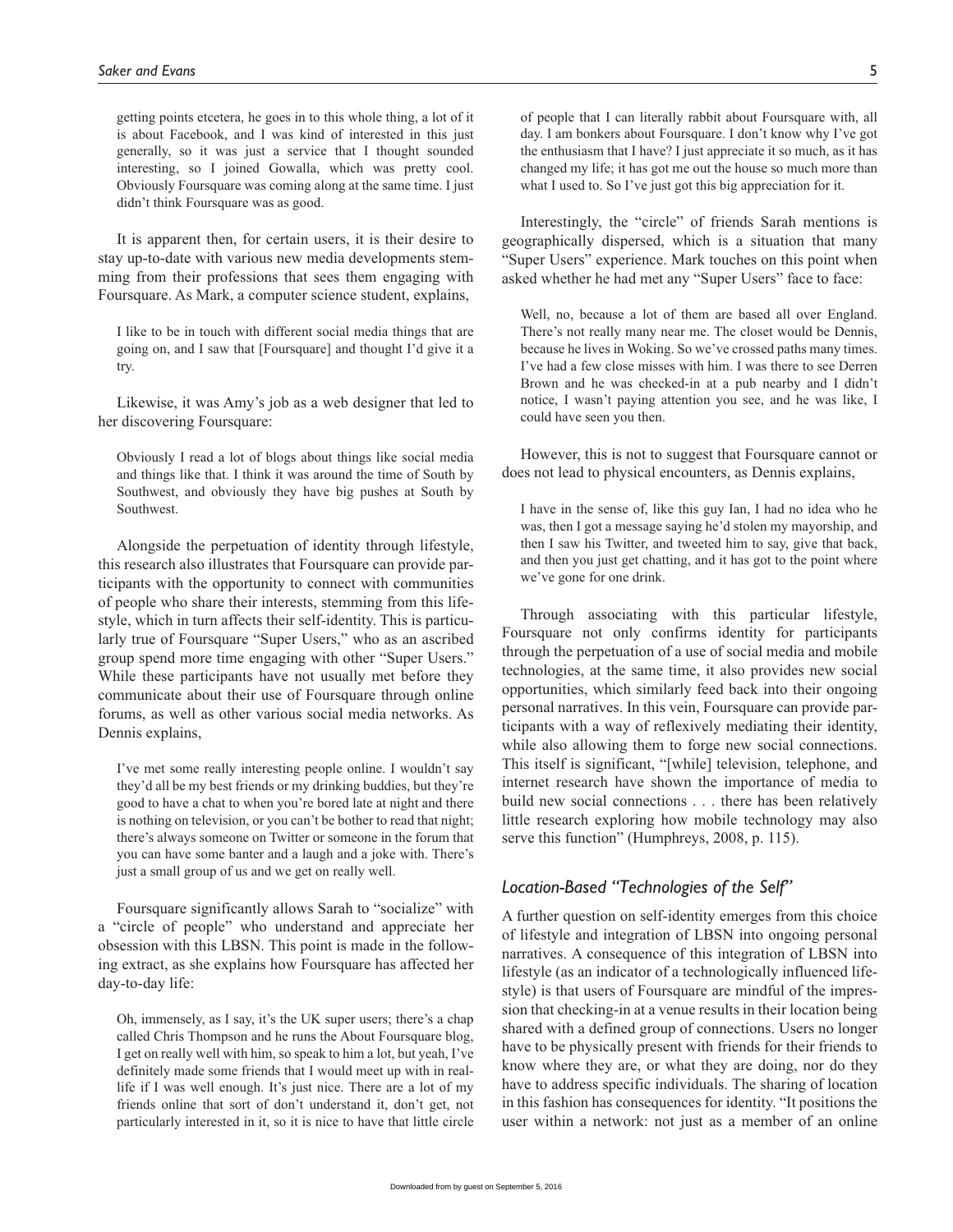community, but in relation to the network more generally" (de Souza e Silva & Gordon, 2011, p. 12). It is not simply the sharing of locational information that is effective regarding identity but also the constructed meanings attached to any given space (see Cramer et al., 2011; Guha & Birnholtz, 2013; Saker, 2016). The shared, mediated identity of the user is forged through the places users check-in to, just as space is itself constructed through social engagements (de Certeau, 1984; Lefebvre, 1974/1991; Soja, 1996). In addition, the research demonstrates that for some participants, the practice of checking-in and sharing their location through Foursquare affects their self-identity as well as their shared, social media identity. As Ben explains, while discussing how people often share their location through Foursquare to suggest something about their identity:

#### That is what I do to be fair.

Here, Ben understands that the sharing of space can be used as an indicator of a particular identity, one which is associated with the connotations thought to be associated with this environment. Foursquare and indeed other LBSNs allow identity to be perpetuated and modified through locative information. We suggest then that the effective role of Foursquare as it pertains to self-identity can be approached through Foucault's (1988) "technologies of the self." To reiterate, identity for Foucault "is constructed through certain techniques, or practices" (Siapera, 2012, pp. 172-173), through, "the multiplicity of ways in which individuals constitute their identities in a creative and constructive fashion" (Elliot, 2013, p. 110). As Foucault (1988) suggests,

Technologies of the self . . . permit individuals to effect by their own means or with the help of others a certain number of operations on their bodies and souls, thoughts, conduct, and way of being, so as to transform themselves in order to attain a certain state of happiness, purity, wisdom, perfection, or immortality. (p. 18)

In this vein, Foursquare is effectively a location-based "technology of the self." By sharing locational information, the application contributes to how some identities are constructed, continued, and altered. The mode of construction is significant here, as in this instance concomitant identities are in part shaped through location, and an awareness of what location might mean. This is established by the fact some participants subsequently *felt* compelled to share their location at a particular place. Aimee demonstrates this point:

I'm not overly concerned about my image but I do check in more often if I'm somewhere and I want people to know I'm there (like at a concert, skiing at Lake Tahoe, visiting a hip restaurant, or when I'm in Hawaii). I avoid checking in to my home, work or boring places. I check into the gym so I can go on record that I worked out. I would not check in places like the doctor's office. The only exception is I'm pregnant and the next

appointment we can find out if we're having a boy or girl. So I will check in and let people know when I find out.

In sharing her location with friends, Aimee feels that the locations that are shared should fit into a coherent narrative that is consistent with her self-identity and the carefully curated identity that she is creating online. Aimee is identifying herself as the kind of person who engages with pastimes such as going to the gym, and in the future will use this as a way of making explicit the new identity of "impending mother." This illustrates the use of Foursquare as being a location-based "technology of the self," as by becoming more aware of the importance of location to certain friends, Aimee consequently becomes aware of what these locations might mean in terms of her identity. Martin shows a similar tendency:

I'm pretty aware of the image I put out using Foursquare and Twitter. I will confess that if my friends saw me check in to burger places all the time, I probably wouldn't hear the end of it.

For both Aimee and Martin then, Foursquare revolves around the likelihood of an audience. This research is accordingly in alliance with other studies that have examined Foursquare in the context of impression management (see Cramer et al., 2011; Guha & Birnholtz, 2013; Schwartz & Halegoua, 2014). Usage is part of an ongoing negotiation and presentation of identity that is both directed to their friends but is also part of a conscious effort to control and curate a narrative of identity that is stable, affirms their self-identity, and presents this "self" on their terms with regard to location. As a by-product of this technique, Aimee and Martin not only change their spatial movements but also require their locative performances to be seen by others. Saker (2016) has previously described this process as "the affirmation of identity through the potential of surveillance" (p. 7). In this vein, users require their locative selves to be seen for their performed identities to be realized. As a location-based "technology of the self" then, Foursquare evidently leads certain participants to engaging with the spaces and places they frequent differently than they would outside of this practice, as a result of a heightened cognizance of the nexus between place, identity, and surveillance. Felicity poses this process of curating an ongoing biography of the self:

I may as well be blunt about this. Nowadays, people will go and Google you anyway. So you might as well build an image online (rather than letting things people post about you be the only search results they get). I do create online identities under my real name (and at the same time careful when it comes to reputation management). I think that if you have the choice to create/maintain an image, you should take it. I try to sound professional and decent on my social networking accounts in case potential employers find me, but I also like to present myself as a normal person.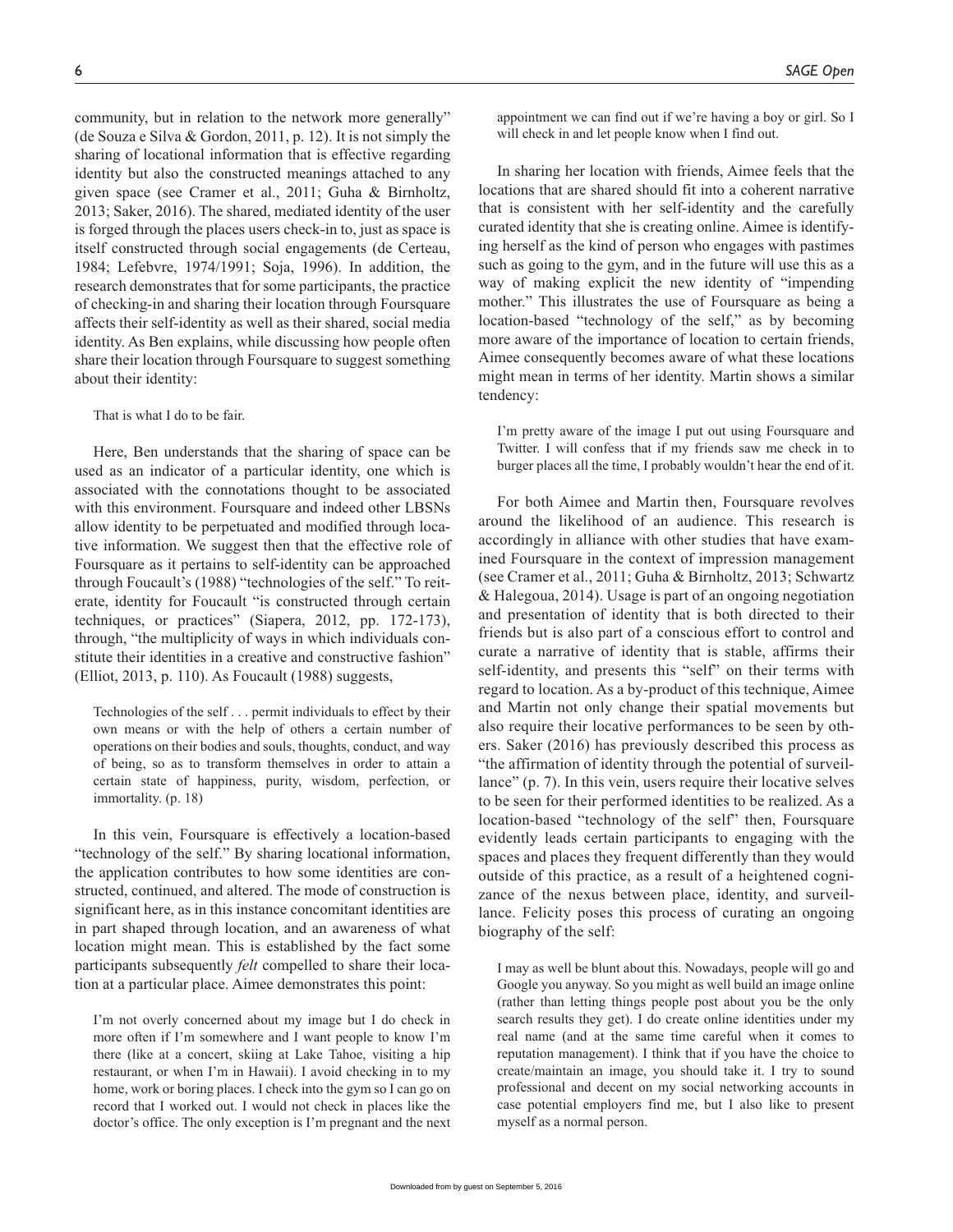Felicity, a heavy Foursquare user, positions her use of all social media and other online services as an exercise in image management. Her use of social media is tailored toward a professional image for potential employers, and as such her use of Foursquare and other services is tailored with this image in mind. At the same time, Felicity desires to be seen as a "normal person," and it is in this brief kernel that her self-identity and online narrative meet. The need for being perceived as professional and decent corresponds to the notion of normality, and this narrative of normality directs activity on social media and location-based social media as well as other potential online identity indicators. Felicity does not indicate whether her life is "normal," but it is critical to her identity narrative that she is perceived as normal. In Foucault's (1988) conceptualization of technologies of the self, he argued that such technologies allow

individuals to effect by their own means or with the help of others a certain number of operations on their bodies and souls, thoughts, conduct, and way of being, so as to transform themselves in order to attain a certain state of happiness. (p. 18)

Felicity does this through careful curating of her online and social media profiles that affect her means to transform her self-identity as a competent, professional person into an online identity for others to perceive her in a way consistent with this image. Her LBSN use is a part of this continual curating of identity, and self-narrative of professionalism.

#### *Identity and the Accumulation and Time*

An important aspect of identity not covered by concepts such as the spatial self (Schwartz & Halegoua, 2014), and one that markedly separates this piece of research from other studies, is the preservation of temporal features of LBSN use, and LBSN as a memory-based technology. Although the use of LBSN in this manner has been reported in detail elsewhere (see Saker & Evans, 2016), the use of LBSN as a memory technology that contributes to the ongoing narrative of self-identity was not the focus of that work. Users of Foursquare who utilize the application to document and archive the passing of time are not only remembering moments and locations but are also using these recalled check-ins and locational histories to both contribute to and reinforce an image of themselves. Foursquare allows this extensive spatial self to accumulate automatically and to be recalled easily, along with providing recall opportunities through histories presented to users in the application and through third-party applications like Timehop. The construction of this history of mobile check-ins does not require intentional use on the part of the user; the application stores this information and relays it to the user automatically. However, some participants intentionally journal their locational histories as part of their self-narratives:

Admittedly, I'm one of those people who probably over-shares thinking someone cares about it. Like I said before, I use most social media for my own sake. I know I'm just some guy, and I'm probably quite dull, but I like to keep a memory of my life backed up somewhere. Plus, you never know who might get curious. Perhaps I'm relying on my dull nature to prevent someone malicious from stalking me? (Martin)

The idea of keeping a memory "backed-up" is indicative of an intentional desire to keep a permanent narrative of movements, mobilities, and locations, which is equally indicative of a desire to preserve one's sense of self. Martin's use of Foursquare already has an intentional direction toward being reviewed, reflected upon, and being integrated into present and future narratives of the self. This intentionally directed use of LBSN was similarly reported by other participants in the research:

I want to have the history of my own data, where I have been or what kind of TV programme I've watched. I just like to collect that kind of data on myself. I think it is because I am a designer. I think a lot of designers are obsessed with data visualisations. There was this one designer and he tried to make an algorithm of himself. He has got all of these lines, and graphs, with data visualisations of things like where he has been during the last year, or how many beers he has drank, or the top three places he has visited. So that kind of thing. (Robbie)

To keep track of my moving history, to kind of map out where I go throughout the day. (Ellie)

In response to the question on why do you use Foursquare, Ellie responded that her usage was solely to chart her movements and to create a mapped-out history of her everyday locations. Such a mapping of the everyday is a contribution not only to a self-history but also to a self-identity that recognizes application and mobile technology use as a salient part of identity. In a similar vein, Doug suggests that Foursquare helps him preserve his memories:

I'm an AFC Wimbledon fan, and so I have traveled to a lot of away games, going to these weird grounds in the middle of nowhere, and I was reading a book recently talking about some of the games, and I did not have any recollection of being at certain games, and as I was reading it I was thinking I wished I'd gone to that. It was only when I spoke to my dad, who seems to have a better memory than me, and he'd say you did go, and then I'd do a Google search and find I'd written stuff about the match online. There was one when I'd done a whole report about being somewhere that I didn't even remember I'd been. So I sort of see Foursquare as a way of recovering these lost moments.

Foursquare does not simply record Doug's movements through space and place but also guards a certain image of the self that might otherwise wane with time. The notion that this mapping of self movement can be part of a narrative of the self is of course contingent upon LBSN use being possible in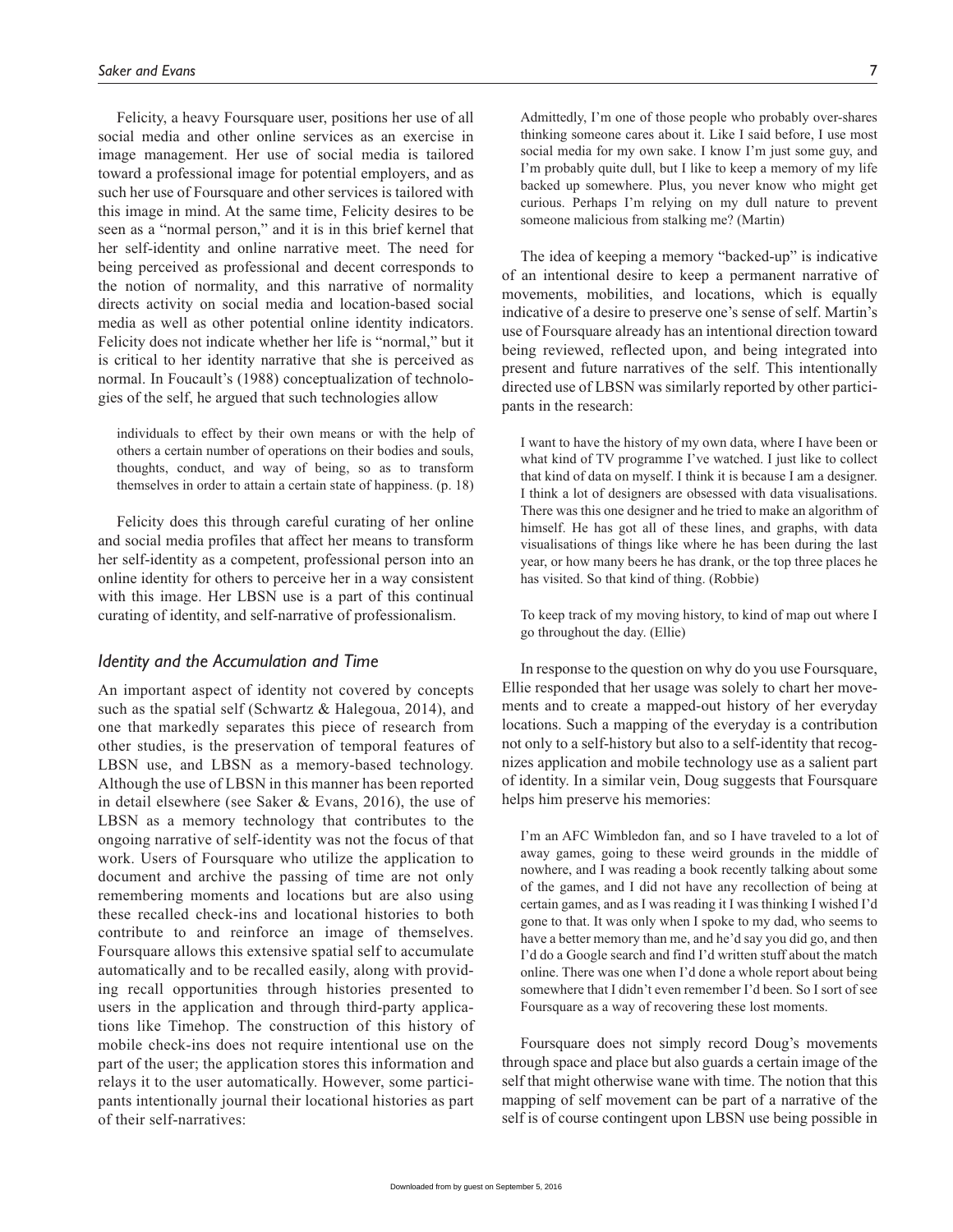the future. The effectiveness of these techniques is reliant upon the data being available at a later date and being retrievable to the participant so this narrative can be told and retold. Such a dependence on digital services and data retention assumes a permanence to services that is in contrast to the often ephemeral nature of social networking services (beyond monolithic social networking services such as Facebook). The very real possibility of losing access to accumulated identity projects was markedly felt by participants who had used the LBSN Gowalla prior to Foursquare, and who had then lost their data when this LBSN unexpectedly shut down. As Doug explains in the following extract:

The most annoying thing ever is that [Gowalla] never released the data. There is no way of getting it now. I want to port it on to Foursquare. I still tweet Gowalla now, but obviously get nothing. That is why Gowalla killed me.

The significance of Doug's data is thus revealed here in his suggestion that Gowalla effectively "killed him." In this vein, Doug's locative log evidently stands for something more than simply a testimony to his historical movements though space and place. From Doug's vantage point, his archive serves as a potential proxy for his identity; it is a mapping of who he is in the context of this particular technology of the self, and the parameters that govern it. As it pertains to identity then, it is not simply the marking of location that is solely important here, or the physical performance that precedes it, of equal importance is the accumulative character of this record. Foursquare markedly allows day-today movements to be fed into a temporality that develops with continued use. For the individuals who choose to orientate themselves toward this functionality, the significance of their archive concurrently increases with the time amassed. While the imminent sharing of location can momentarily be used to influence how participants believe they are perceived by others, as demonstrated above, the archiving of locative time is contrastingly a solitary pursuit that enables participants to effectively construct an image of themselves, by themselves, for themselves. It is our contention that this practice is not undertaken by these participants to alter the perceived self per se, but rather to preserve the self perceived. Consequently, for Doug, the loss of his Gowalla profile symbolizes both the loss of his locative data, as well as the partial "death" of his identity. Doug's emotional response is accordingly indicative of the extent to which he understands this archives as being a reflection of his own identity project, which is itself a result of the temporality involved, and indeed the authenticity this elicits.

### **Conclusion**

The research reviewed in this article positions the impact of LBSN on identity as part of a number of technologies of the self that impact upon identity and that are integrated into

everyday use in the perpetuation of personal narratives of identity. Given the population researched (LBSN users), it could reasonably be expected that such narratives not only encompass LBSN but also smartphones, social media platforms, online presences, and general interests in technology and the sharing of information about themselves through digital means. As individual LBSNs fade from front stage, with only Foursquare (in a modified form) being an active LBSN in 2016, the findings of this research may be seen as passé and a reflective account of a time passed in social media history. Such a view would ignore that many of the features of LBSN have been seamlessly folded into other, existing LBSN such as Facebook and Twitter. While Twitter does not afford a check-in facility like LBSNs did, the location awareness of the application and the (often automatic) sharing of location through tweets offers a locational dimension to the micro-blogging activities of the platform and adds context to the information shared on that platform. More explicitly, Facebook has integrated a check-in facility to its mobile services, where users can indicate where they are and what they are doing directly on their Facebook profile and onto connected users news feeds (with map data of the location). Given that Facebook profiles act as a timeline of personal information and Facebook has already integrated the automatic recall of past events into its user interface, the salient aspects of usage of LBSN have been integrated into the larger behemoth of social networking. The sharing of location for identity and the journaling of location for selfidentity therefore remain as important facets of social media use even if users no longer frequent LBSN services.

While the research then retains relevance, the scope of the research outlined here may be questioned. The research reported here constitutes a case study of British and American users, and a comparative analysis with users from other cultural and linguistic backgrounds may uncover different patterns of usage and orientations toward usage of LBSN. At the time of the research being conducted, a group of frequent Foursquare users were interviewed about their usage of the application. The generalization from these participants to other social media users is questionable (or indeed to users of other LBSN), and the use of LBSN as a "technology of the self" is closely linked to the amount of usage of the application and the integration of that usage in everyday life. A casual user of LBSN would not have LBSN in the role of a "technology of the self," but a user who has integrated the application into his or her average everydayness (Evans, 2015) may have practices of use that afford the application this status. Despite this, the mechanisms of impact on identity and more importantly the reflective use of location for self-identity remain important aspects of the form and LBSN and its integration into other services. As a "technology of the self," LBSNs act to journal location and provide nudges to reflection and integration into self-narratives, and as such if taken into everyday average media use (see Evans, 2015), then LBSNs fulfill the premise of Foucault's idealization of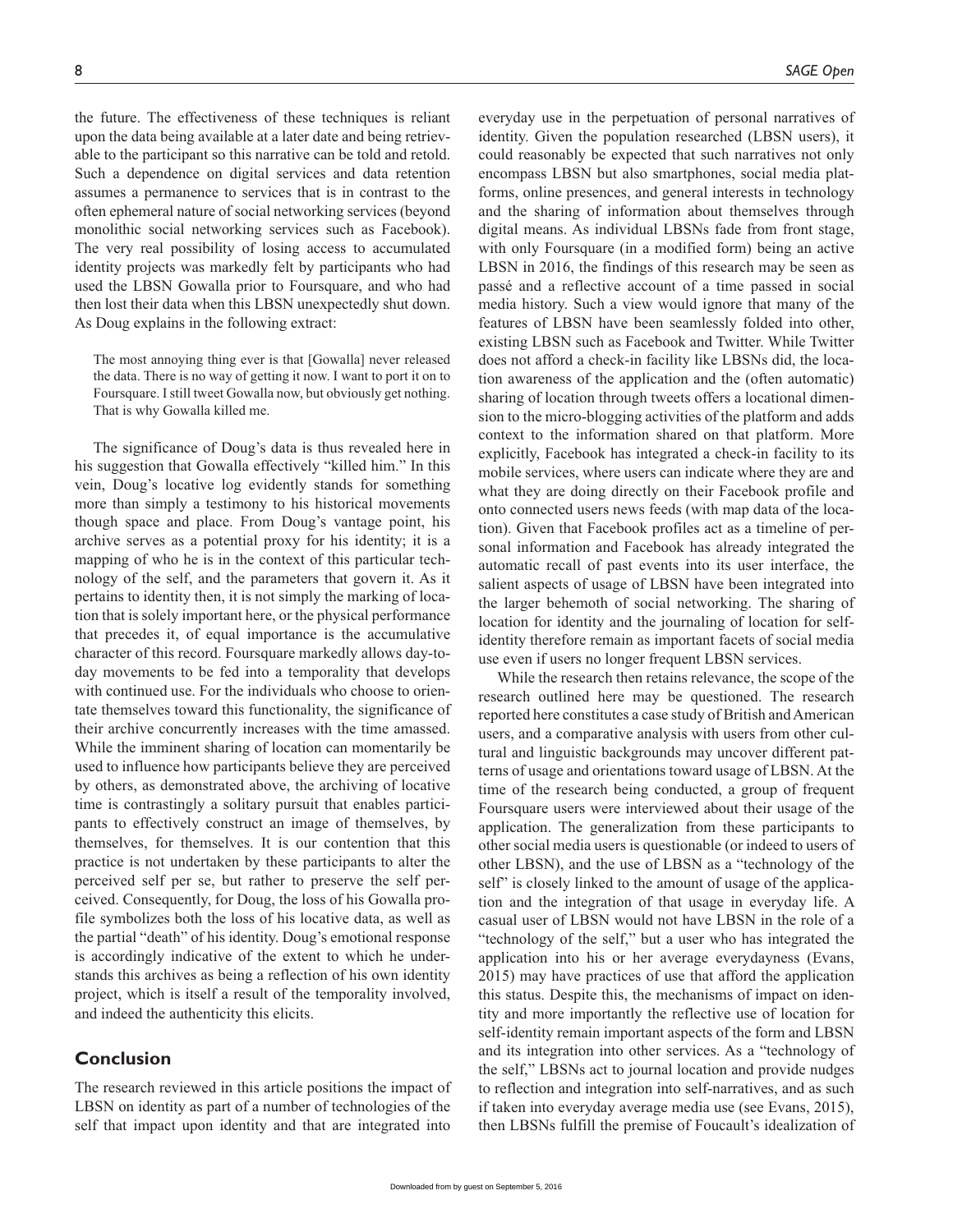such technologies, while satisfying Giddens's notions of biographic narratives that are critical to self-identity in modern society.

#### **Declaration of Conflicting Interests**

The author(s) declared no potential conflicts of interest with respect to the research, authorship, and/or publication of this article.

#### **Funding**

The author(s) disclosed receipt of the following financial support for the research and/or authorship of this article: This research was funded as part of a PhD scholarship supported by the School of Social Sciences, University of Southampton, as well as by the European Research Council as part of the Programmable City project at Maynooth University (Grant: ERC-2012–AdG 323636–SOFTCITY).

#### **References**

- Belk, R. W., & Ruvio, A. A. (2013). *The Routledge companion to identity and consumption*. New York, NY: Routledge.
- Campbell, S. W., & Kwak, N. (2011). Mobile communication and civil society: Linking patterns and places of use to engagement with others in public. *Human Communication Research*, *37*, 207-222.
- Cramer, H., Rost, M., & Holmquist, L. E. (2011, August 30-September 2). Performing a check-in: Emerging practices, norms and "conflicts" in location-sharing using foursquare. In *Proceedings of the 13th International Conference on Human Computer Interaction with Mobile Devices and Services* (pp. 57-66). New York, NY: ACM.
- Crawford, A., & Goggin, G. (2009). Geomobile Web: Locative technologies and mobile media. *Australian Journal of Communication*, *36*, 97-109.
- de Certeau, M. (1984). *The practice of everyday life* (S. Rendell, Trans.). Berkeley: University of California Press.
- de Souza e Silva, A., & Frith, J. (2010). Locational privacy in public spaces: Media discourses on location-aware mobile technologies. *Communication, Culture & Critique*, *3*, 503-525.
- de Souza e Silva, A., & Gordon, E. (2011). *Net locality: Why location matters in a networked world*. Chichester, West Sussex: Wiley-Blackwell.
- de Souza e Silva, A., & Sutko, D. M. (2011). Location-aware mobile media and urban sociability. *New Media & Society*, *13*, 807-823.
- Elden, S. (2004). *Understanding Henri Lefebvre*. New York, NY: Continuum International Publishing Group.
- Elliot, A. (2013). *Concepts of the self*. Polity.
- Evans, L. (2013). How to build a map for nothing: Immaterial labour and location-based social networking. In G. Lovink & M. Rasch (Eds.), *Unlike us reader: Social media monopolies and their alternatives* (pp. 189-199). Amsterdam, The Netherlands: Institute of Network Cultures.
- Evans, L. (2015). *Locative social media: Place in the digital age*. London, England: Palgrave.
- Farman, J. (2012). *Mobile interface theory: Embodied space and locative media*. New York, NY: Routledge.
- Foucault, M. (1988). *Technologies of the self: A seminar with Michel Foucault*. Amherst: University of Massachusetts.
- Foucault, M. (1998). *Essential works of Foucault, Volume 1: Ethics* (P. Rabinow, Ed.). Perseus Distribution Services.
- Frith, J. (2013). Turning life into a game: Foursquare, gamification, and personal mobility. *Mobile Media & Communication*, *1*, 248-262.
- Gauntlett, D. (2008). *Media, gender and identity: An introduction*. London, England: Routledge.
- Giddens, A. (1991). *Modernity and self-identity: Self and society in the late modern age*. Stanford, CA: Stanford University Press.
- Goffman, E. (1969). *The presentation of self in everyday life*. London, England: Penguin.
- Goggin, G. (2013). Placing media with mobiles. In A. Bruns, J. Burgess, & J. Hartley (Eds.), *A companion to new media dynamics* (pp. 202-208). Chichester, West Sussex: Wiley-Blackwell.
- Guha, S., & Birnholtz, J. (2013, August). Can you see me now? Location, visibility, and the management of impressions on foursquare. In *Proceedings of the 15th International Conference on Human Computer Interaction with Mobile Devices and Services* (pp. 183-192). New York, NY: ACM.
- Hjorth, L. (2011). Mobile@ game cultures: The place of urban mobile gaming. *Convergence: The International Journal of Research into New Media Technologies*, *17*(4), 357-371.
- Hjorth, L., & Richardson, I. (2014). *Gaming in social, locative and mobile media*. London, England: Palgrave.
- Humphreys, L. (2008). Mobile devices and social networking. *After the Mobile Phone*, 115-130.
- Humphreys, L., & Liao, T. (2013). Foursquare and the parochialization of public space. *First Monday*, *18*.
- Jarrett, K. (2015). *Feminism, labour and digital media: The digital housewife*. London, England: Routledge.
- Kaun, A. (2014). *Jose van Dijck: Culture of connectivity: A critical history of social media*. Oxford, UK: Oxford University Press.
- Kelly, M. G. E. (2013). Foucault, subjectivity, and technologies of the self. In C. Falzon, T. O'Leary, & J. Sawicki (Eds.), *A companion to Foucault* (pp. 510-525). Chichester, UK: John Wiley.
- Lefebvre, H. (1991). *The production of space* (D. Nicholson-Smith, Trans.). Oxford, UK: Blackwell. (Original work published 1974).
- Licoppe, C. (2004). "Connected" presence: The emergence of a new repertoire for managing social relationships in a changing communication technoscape. *Environment and Planning D: Society and Space*, *22*, 135-156.
- Licoppe, C., & Inada, Y. (2008). Geolocalized technologies, location-aware communities, and personal territories: The mogi case. *Journal of Urban Technology*, *15*, 5-24.
- Ling, R., & Campbell, S. W. (Eds.). (2009). *Reconstruction of space and time: Mobile communication practices*. New Brunswick, NJ: Transaction Publishers.
- Ling, R., & Horst, H. A. (2011). Mobile communication in the global south. *New Media & Society*, *13*, 363-374.
- Martin, J. A. (2014). Mobile media and political participation: Defining and developing an emerging field. *Mobile Media & Communication*, *2*, 173-195.
- Merleau-Ponty, M. (1962). *Phenomenology of perception*. London, England: Routledge and Kegan Paul.
- Merleau-Ponty, M. (1964). *Signs*. Evanston, IL: Northwestern University Press.